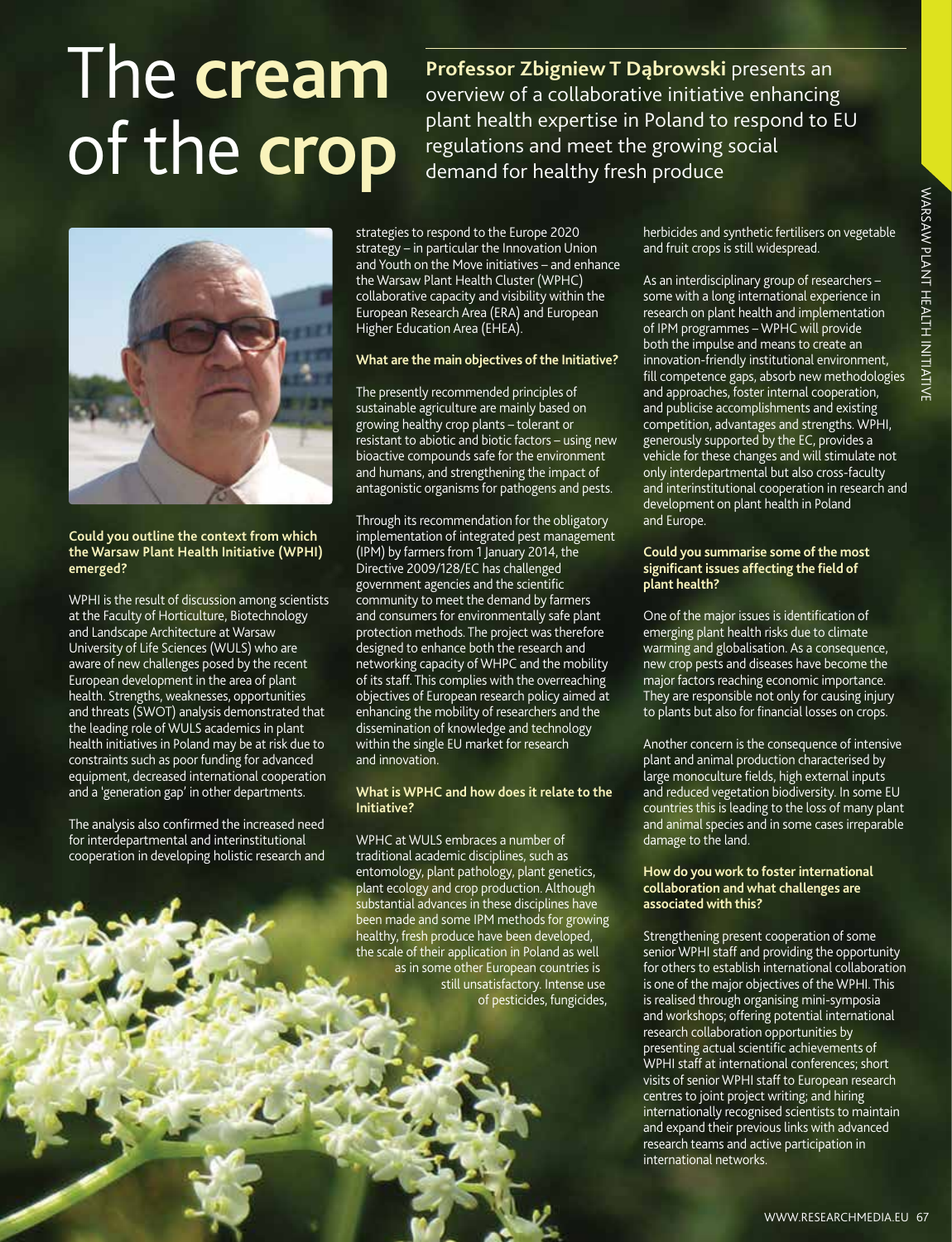## Growing knowledge in **plant health**

Over 100 researchers and students in the **Warsaw Plant Health Cluster** are working together to improve their research and networking capacity in an effort to foster innovation within the plant health domain and contribute to future economic and social development

**IN ORDER TO** ensure the crops we rely on are healthy and consistently produce a supply that meets growing market demands, scientific advances must be made. At present one of the most widely used methods for promoting plant health and protecting against harmful influences is pesticides. These are substances that kill, repel or control pests, influence the life processes of plants and destroy weeds or prevent their growth. However, their use must be closely regulated to avoid unwanted side effects, such as causing harm to human health and the environment.

In part because of the risk of these negative effects from pesticides, there has been a push in recent years by governments and the public to develop 'greener' methods of growing healthy crop plants. To do this, greater research into plant health within the EU is needed. One research unit in particular, the Warsaw Plant Health Cluster (WPHC), based at the Faculty of Horticulture, Biotechnology and Landscape Architecture within the Warsaw University of Life Sciences (WULS) in Poland, is investigating various aspects of the plant health domain. The group's research is being conducted with an eye towards responding to new challenges posed by EU plant health regulations and public demand for reducing the unjustified use of pesticides, while at the same time improving the expertise and resources within WULS.

#### **OBJECTIVES AND ORGANISATION**

The project comprises 60 researchers and over 40 PhD students within WPHC who are collaborating to achieve five main objectives: update research policy and enhance internal organisation at WULS; fill competence gaps through knowledge exchange and training; increase the number and expertise of the faculty by hiring researchers; upgrade resources through the purchase of new equipment; and enhance WPHC's visibility, networking and cooperation within the European Research Area (ERA).

In order to achieve these diverse goals and organise the large number of participating members, the project has been divided into six goal-orientated Work Packages (WPs). Each WP focuses on a particular aspect of plant health research with five key areas being covered, including: entomology, pathology, genetics, ecology and crop production.

#### **CUTTING-EDGE TECHNOLOGY**

The starting point for the project – and the objective of the WP – was to identify and address barriers that are preventing the WPHC from offering a sustainable institutional environment. The first issue was a lack of available funding for purchasing the latest equipment for WPHC's researchers. Steps have already been taken to secure financial support for new equipment, as can be seen in the establishment of two new laboratories. The first, the micro- and nano-encapsulation laboratory, was the result of the acquisition of new equipment for WP2, which is designed to enhance the research and networking capacity of